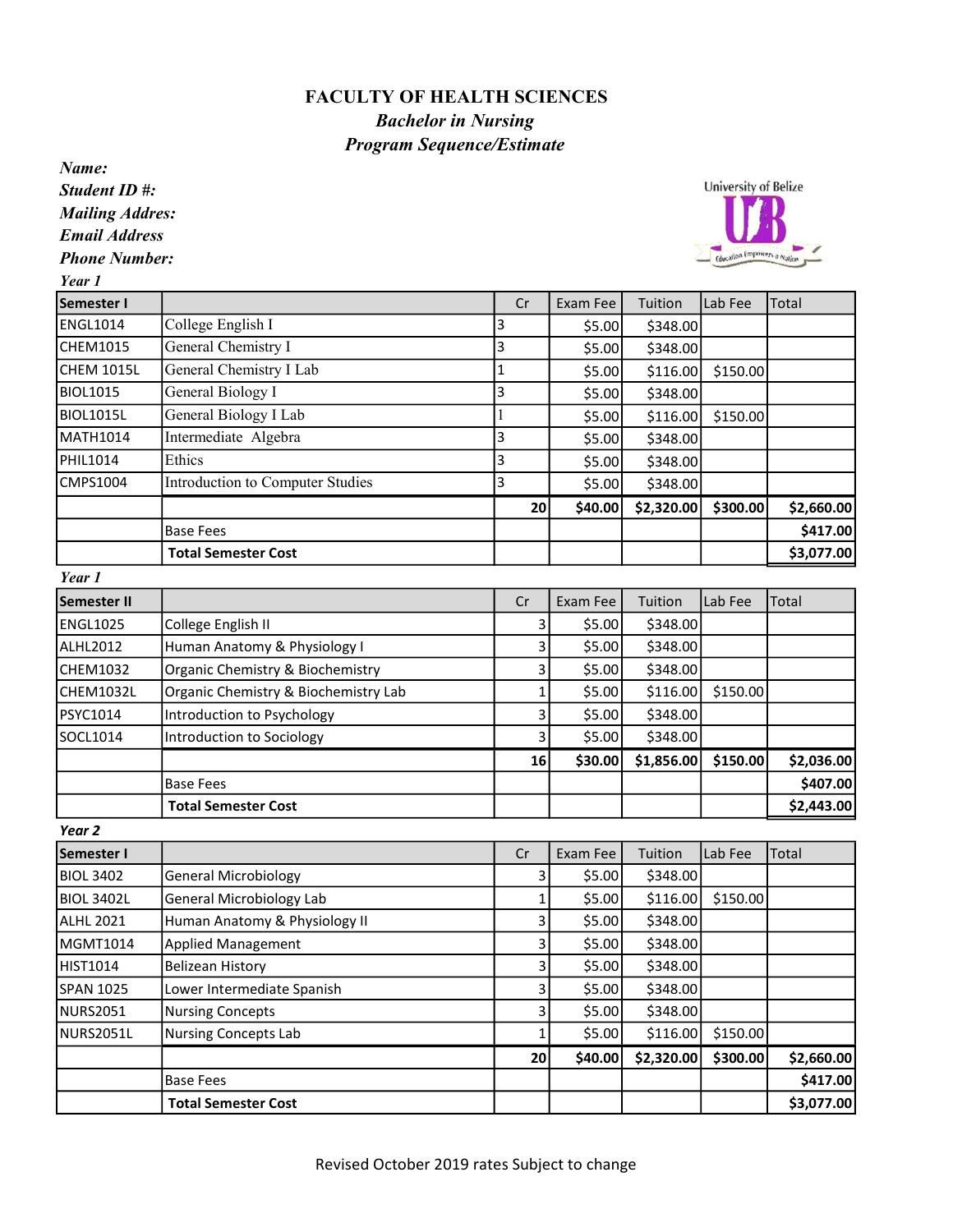| Year <sub>2</sub>  |                                              |                         |          |            |          |            |
|--------------------|----------------------------------------------|-------------------------|----------|------------|----------|------------|
| <b>Semester II</b> |                                              | Cr                      | Exam Fee | Tuition    | Lab Fee  | Total      |
| <b>NURS2102</b>    | Pharmacotherapeutics                         | 3                       | \$5.00   | \$348.00   |          |            |
| <b>RSCH1014</b>    | <b>Introduction to Research Methods</b>      | 3                       | \$5.00   | \$348.00   |          |            |
| <b>NUTR2055</b>    | Food, Nutrition and Health                   | 3                       | \$5.00   | \$348.00   |          |            |
| <b>NURS2152</b>    | <b>Current Issues in Nursing</b>             | 4                       | \$5.00   | \$464.00   |          |            |
| <b>NURS2202</b>    | Physical Assessment                          | 3                       | \$5.00   | \$348.00   |          |            |
| <b>NURS2202L</b>   | Physical Assessment Lab                      | 1                       | \$5.00   | \$116.00   | \$150.00 |            |
|                    |                                              | 17                      | \$30.00  | \$1,972.00 | \$150.00 | \$2,152.00 |
|                    | <b>Base Fees</b>                             |                         |          |            |          | \$407.00   |
|                    | <b>Total Semester Cost</b>                   |                         |          |            |          | \$2,559.00 |
| Year <sub>3</sub>  |                                              |                         |          |            |          |            |
| Semester I         |                                              | Cr                      | Exam Fee | Tuition    | Lab Fee  | Total      |
| <b>NURS3051</b>    | Nursing Care of Infants & Children           | 4                       | \$5.00   | \$464.00   |          |            |
| <b>NURS3051L</b>   | Nursing Care of Infants & Children Lab       | 2                       | \$5.00   | \$232.00   | \$150.00 |            |
| <b>NURS3101</b>    | Care of Adult Population                     | 4                       | \$5.00   | \$464.00   |          |            |
| <b>NURS3101L</b>   | Care of Adult Population Lab                 | $\overline{\mathbf{c}}$ | \$5.00   | \$232.00   | \$150.00 |            |
| <b>SWRK4101</b>    | <b>Family Violence</b>                       | 3                       | \$5.00   | \$348.00   |          |            |
|                    |                                              | 15                      | \$25.00  | \$1,740.00 | \$300.00 | \$2,065.00 |
|                    | <b>Base Fees</b>                             |                         |          |            |          | \$417.00   |
|                    | <b>Total Semester Cost</b>                   |                         |          |            |          | \$2,482.00 |
| Year 3             |                                              |                         |          |            |          |            |
| Semester II        |                                              | Cr                      | Exam Fee | Tuition    | Lab Fee  | Total      |
| <b>NURS3051P</b>   | Nursing Care of Infants & Children Practicum | 7                       | \$5.00   | \$812.00   |          |            |
| <b>NURS3101P</b>   | Care of Adult Population Practicum           | 7                       | \$5.00   | \$812.00   |          |            |
|                    |                                              | 14                      | \$10.00  | \$1,624.00 |          | \$1,634.00 |
|                    | <b>Base Fees</b>                             |                         |          |            |          | \$407.00   |
|                    | <b>Total Semester Cost</b>                   |                         |          |            |          | \$2,041.00 |
| Year 4             |                                              |                         |          |            |          |            |
| Semester I         |                                              | Cr                      | Exam Fee | Tuition    | Lab Fee  | Total      |
| <b>NURS4051</b>    | Reproductive Health Care                     | 5                       | \$5.00   | \$580.00   |          |            |
| <b>NURS4051L</b>   | Reproductive Health Care Lab                 | $\mathbf{1}$            | \$5.00   | \$116.00   | \$150.00 |            |
| <b>NURS4051P</b>   | Reproductive Health Care Practicum           | 3                       | \$5.00   | \$348.00   |          |            |
| <b>NURS4101</b>    | Community Health Nursing                     | 6                       | \$5.00   | \$696.00   |          |            |
| NURS4101P          | <b>Community Health Nursing Practicum</b>    | 3                       | \$5.00   | \$348.00   |          |            |
|                    |                                              | 18                      | \$25.00  | \$2,088.00 | \$150.00 | \$2,263.00 |
|                    | <b>Base Fees</b>                             |                         |          |            |          | \$417.00   |
|                    | <b>Total Semester Cost</b>                   |                         |          |            |          | \$2,680.00 |